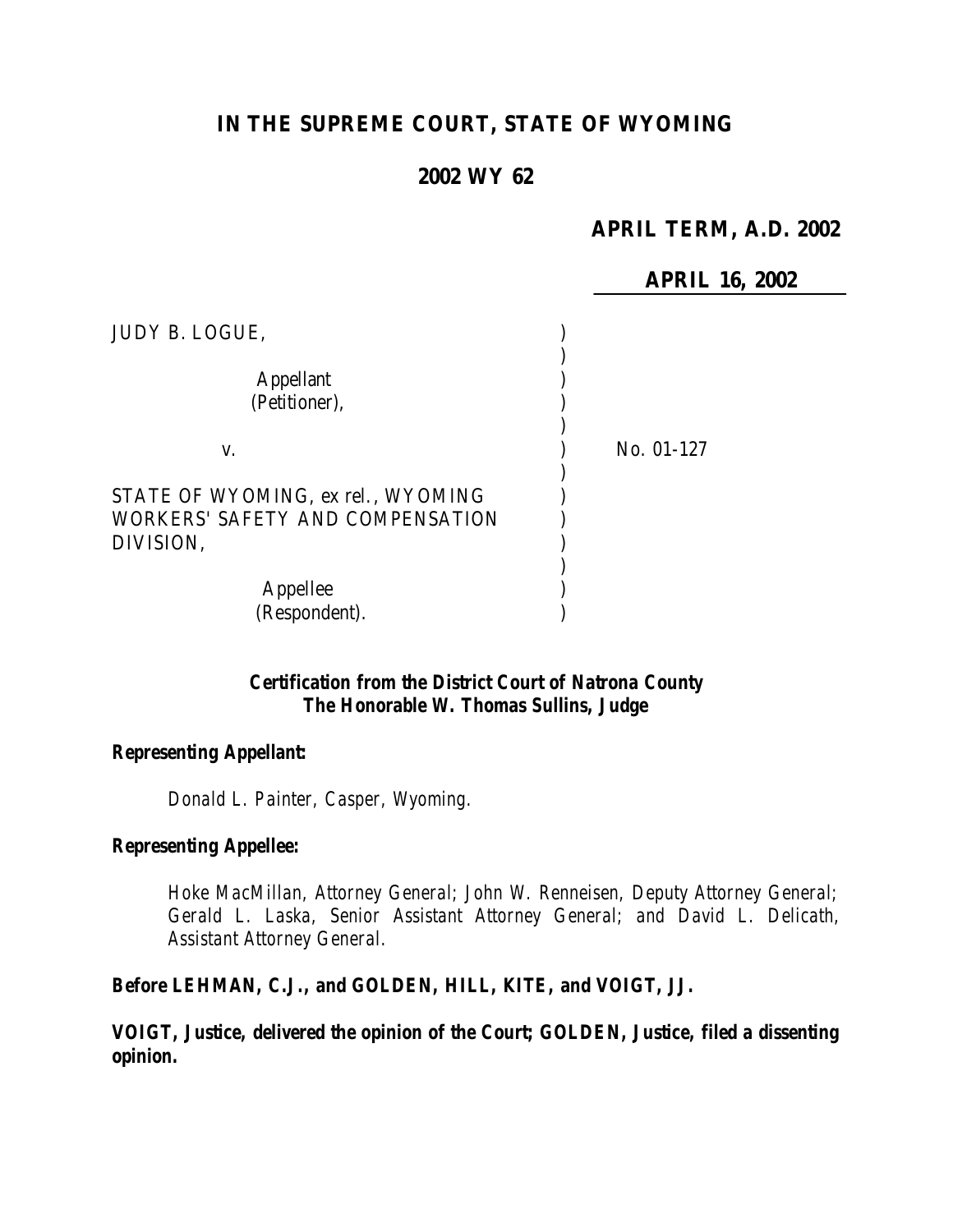#### **VOIGT, Justice.**

[¶1] The Office of Administrative Hearings (OAH) awarded Judy B. Logue (the appellant) worker's compensation benefits for a neck injury, but denied benefits for a lower back injury. Following a contested case hearing, the hearing examiner found that the appellant failed timely to report and file her claim for the alleged back injury. This created a presumption that the benefits for the back injury would be denied unless the appellant could establish by clear and convincing evidence that neither her employer nor the Wyoming Workers' Safety and Compensation Division (the Division) was prejudiced by the late filing. The appellant presented no evidence to rebut the presumption, and the hearing examiner denied benefits for the back injury. We affirm.

#### **ISSUES**

[¶2] The appellant states the issue as:

Whether Appellant failed to timely report and file a report of her low back injury.

The Division, as appellee, phrases the issue as:

Did the Hearing Examiner correctly find that Appellant's reporting obligations arose when she knew, no later than January 2000, that her back injury was work-related and compensable?

### **FACTS**

[¶3] The appellant worked as a meat cutter at a Safeway store in Casper. In October 1999, the appellant suffered an injury to her neck while lifting a case of large frozen turkeys from a pallet.<sup>1</sup> The appellant testified that prior to that date, she did not have any physical problems associated with her work at Safeway.<sup>2</sup> The appellant believed she had pulled a muscle in her neck and told her immediate supervisor about the incident after she finished unloading the pallet. She testified that she felt a pop in her neck and began experiencing pain in her neck shortly after the incident. Approximately two weeks later, the appellant tripped over a pallet. She testified she thought she had pulled a muscle in her back. She did not report this injury to her supervisor. The appellant further testified that after the second injury, her pain would come and go but never went completely away, and her leg often went to sleep.

<sup>&</sup>lt;sup>1</sup> A case contained four turkeys, each weighing between ten and fifteen pounds.

<sup>&</sup>lt;sup>2</sup> Safeway hired the appellant for the meat cutter position in 1991.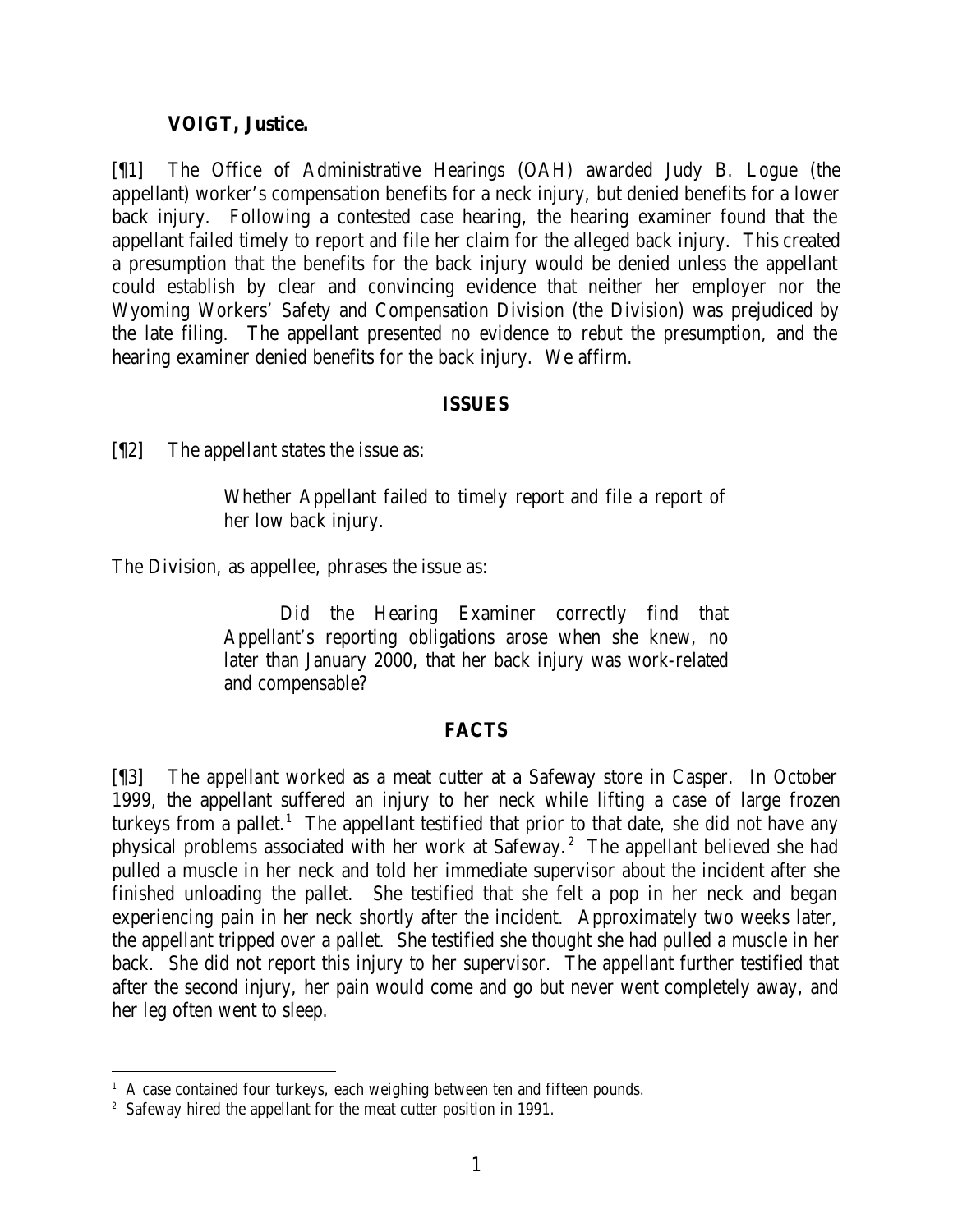[¶4] In December of 1999, the pain worsened. The appellant testified that she knew sometime after Christmas 1999 that her neck and back symptoms had increased and the pain had not subsided. She had not, at that point, consulted with a doctor. On May 23, 2000, when she went for an annual checkup, the appellant told her family physician about the pain in her neck and back, and stated, "I can't stand the pain in my neck no longer." She further stated that her leg was constantly going numb, and that it felt like it was continually being stuck with needles. The doctor ordered x-rays and informed the appellant on May 24, 2000, that she had degenerative disks in her neck and back, and limited her to lifting no more than twenty-five pounds.

[¶5] The appellant was referred to two additional doctors and was ultimately referred to a rehabilitative specialist, Dr. Hemler, for treatment. The appellant saw Dr. Hemler on September 22, 2000. He diagnosed her with degenerative osteoarthritis with cervical (neck) segmental pain and lumbar (back) degenerative disease. Dr. Hemler concluded that these conditions arose directly as a result of the appellant's employment and that she had a work-related injury. He again saw the appellant on November 9, 2000, and stated that the appellant's condition was unlikely to improve medically. Dr. Hemler diagnosed the appellant as having five percent impairment in the neck area and having five percent impairment to the back. This equaled a ten percent total body impairment, which he considered to be directly related to the appellant's combined work-related injuries.

[¶6] After learning on May 24, 2000, that she had degenerative disks in her neck and back, the appellant informed the Safeway store manager of her condition. He prepared an Employer's Report of Injury, which he faxed to Safeway's corporate office on May 25, 2000. The manager's report indicated that the appellant notified him of her condition on May 25, 2000, but left blank the date of her actual injury. The appellant completed an Employee's Report of Injury on May 25, 2000, indicating that the date of injury was May 23, 2000, and that she reported the incident to her employer on May 25, 2000. The appellant filed a worker's compensation claim on June 9, 2000.

[¶7] On August 8, 2000, the Division sent the appellant a Final Determination letter in response to her claim. It concluded that it could not pay her benefits because: (1) the Division was prejudiced by the late filing of the claim, and (2) the Division had not received any medical information relating to the injury. The appellant timely objected to this determination on August 18, 2000. After a contested case hearing on March 12, 2001, the OAH issued an Order Awarding and Denying Benefits dated April 12, 2001. The OAH awarded the appellant benefits for medical and temporary total disability for her neck condition, but denied benefits for the back injury. The appellant petitioned the district court on April 26, 2001, for review of the OAH's order. The district court certified review to this Court on June 4, 2001.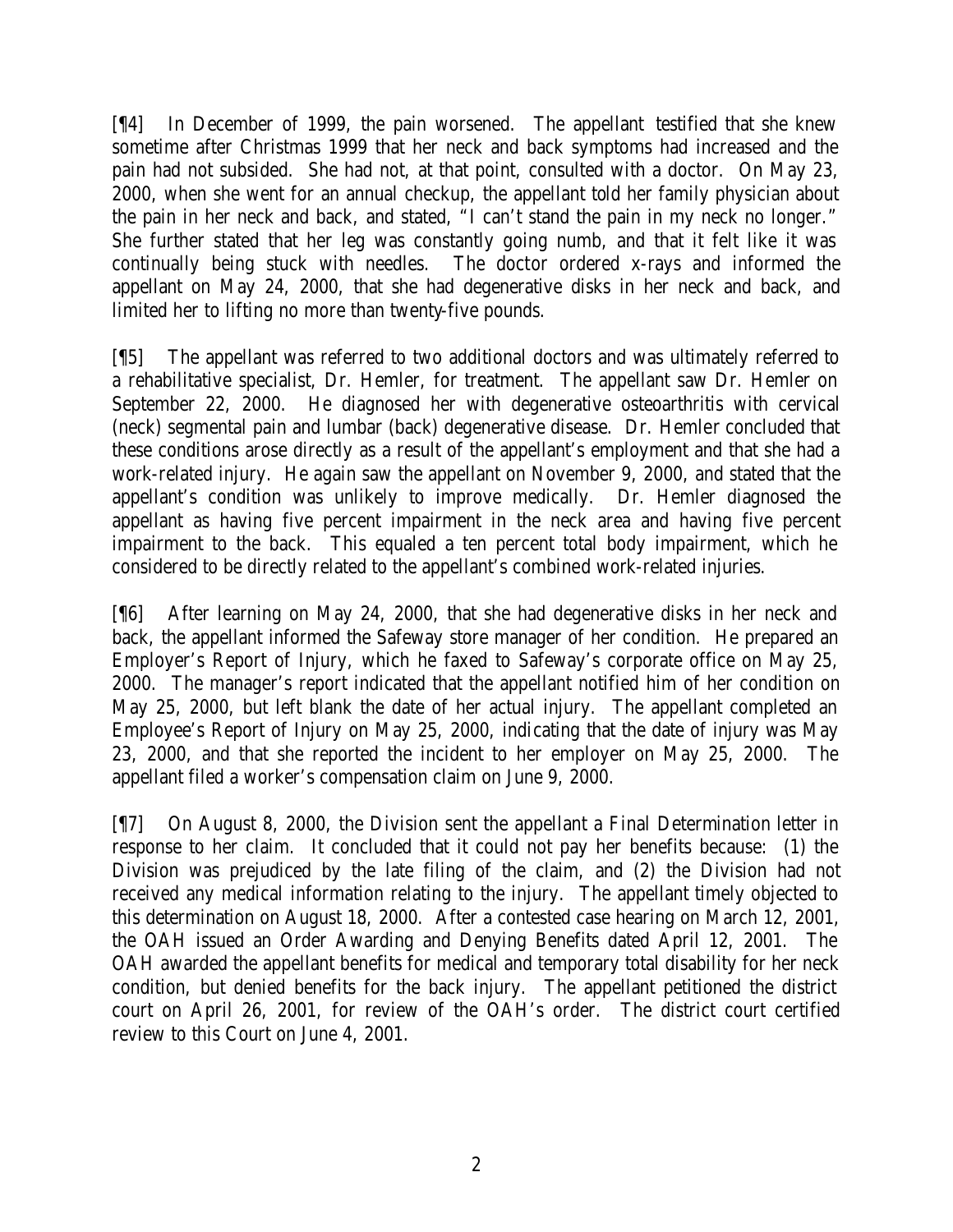### **STANDARD OF REVIEW**

[¶8] When the district court certifies directly to this Court an administrative agency's decision, we review that agency decision "under the same appellate standards applicable to the reviewing court of the first instance." *Matter of Bessemer Mt.*, 856 P.2d 450, 453 (Wyo. 1993), *cert. denied*, 519 U.S. 1091 (1997). Our review is limited to a determination of the factors specified in Wyo. Stat. Ann. § 16-3-114(c) (LexisNexis 2001). The reviewing court shall:

> Hold unlawful and set aside agency action, findings and conclusions found to be:

> > (A) Arbitrary, capricious, an abuse of discretion or otherwise not in accordance with law;

> > > \* \* \*

(E) Unsupported by substantial evidence in a case reviewed on the record of an agency hearing provided by statute.

Wyo. Stat. Ann. § 16-3-114(c)(ii).

[¶9] The interpretation and correct application of the provisions of the Wyoming Worker's Compensation Act are a question of law over which our review authority is plenary. *In re Jensen*, 2001 WY 51, ¶ 10, 24 P.3d 1133, 1136 (Wyo. 2001). We affirm an administrative agency's conclusions of law only if they are in accord with the law. We do not afford any deference to the agency's determination, and we will correct any error made by the agency in either interpreting or applying the law. *Id.*

[¶10] In reviewing the findings of fact, we examine the entire record to determine whether there is substantial evidence to support an agency's findings. *Id.* If the agency's decision is supported by substantial evidence, we cannot properly substitute our judgment for that of the agency, and we must uphold the findings on appeal. Substantial evidence is relevant evidence that a reasonable mind might accept in support of the agency's conclusion. It is more than a scintilla of evidence. *Id.*

[¶11] In a worker's compensation case, the claimant has the burden of proving the statutory elements that comprise a "compensable injury." *Matter of Workers' Compensation Claim of Jacobs*, 924 P.2d 982, 984 (Wyo. 1996). The claimant must show the cause of the condition for which compensation is claimed, and that the injury occurred in the course of employment. *State ex rel. Wyoming Workers' Compensation Div. v. Espinoza*, 924 P.2d 979, 981 (Wyo. 1996).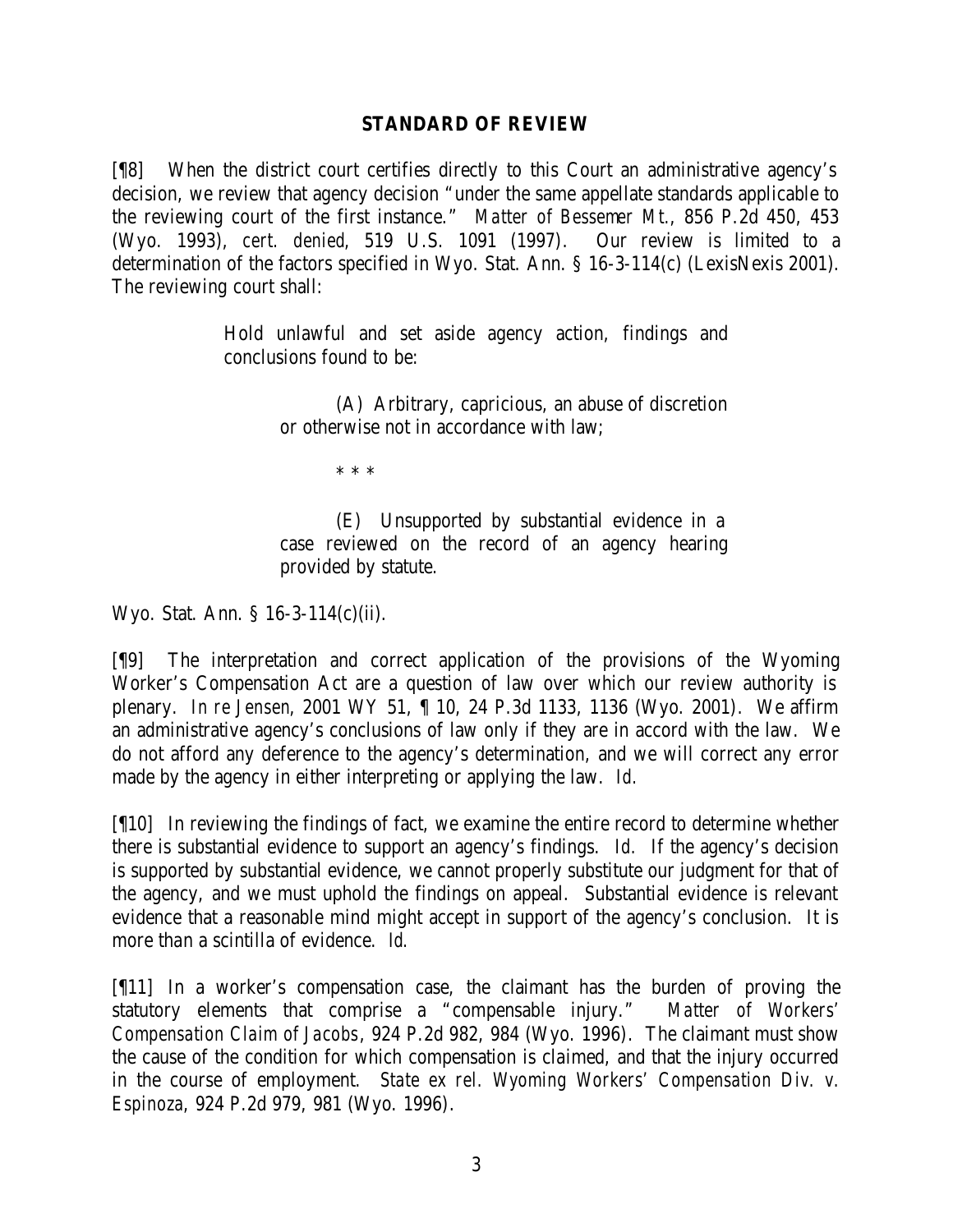### **DISCUSSION**

[¶12] The appellant argues that she fully and timely complied with the reporting and filing requirements of Wyo. Stat. Ann. § 27-14-502(a) (LexisNexis 2001), which states, in pertinent part:

> As soon as is practical but not later than seventy-two (72) hours after the general nature of the injury became apparent, an injured employee shall, in writing or by other means approved by the department, report the occurrence and general nature of the accident or injury to the employer. In addition, the injured employee shall within ten (10) days after the injury became apparent, file an injury report with the employer and the division in a manner and containing information prescribed by division rule and regulation.

The reporting and filing requirements under Wyo. Stat. Ann. § 27-14-502(a) are triggered by a compensable injury. *Big Horn Coal Co. v. Wartensleben*, 502 P.2d 187, 188 (Wyo. 1972). The law on determining the date of a compensable injury is well established. The notice and claim requirements of the worker's compensation statutes do not begin to run until the employee becomes aware that an accident has caused an injury; and the term "injury" as used in the statutes means compensable injury. *Wesaw v. Quality Maintenance*, 2001 WY 17, ¶ 10, 19 P.3d 500, 504 (Wyo. 2001). "[W]hen determining the time a particular injury became compensable, it should be asked: When would a reasonable person, under the circumstances, have understood the full extent and nature of the injury and that the injury was related to his or her employment?" *Aanenson v. State ex rel. Wyoming Workers' Compensation Div.*, 842 P.2d 1077, 1082 (Wyo. 1992).

[¶13] This question requires a careful evaluation of all facts to determine when an employee reasonably understood the nature and seriousness of her condition and that it was work-related. While employees need not file claims for trivial injuries to avoid timeliness issues, the employee may not ignore the requirements for compensable injuries because notice and the statute of limitations exist to allow employers to investigate claims, monitor medical care, and avoid stale claims. *Sherwin-Williams Co. v. Borchert*, 994 P.2d 959, 964 (Wyo. 2000). The finder of fact must determine the time and cause of a compensable injury. Whether an employee's claim is to be barred for failure timely to file notice or a claim is a mixed question of fact and law. *Aanenson*, 842 P.2d at 1080.

[¶14] The appellant argues that she was not aware of the magnitude and extent of her injuries until she saw her family physician on May 23, 2000, and he informed her of her condition on May 24, 2000. She contends that she timely filed a report with her employer on May 25, 2000, and with the Division on June 9, 2000.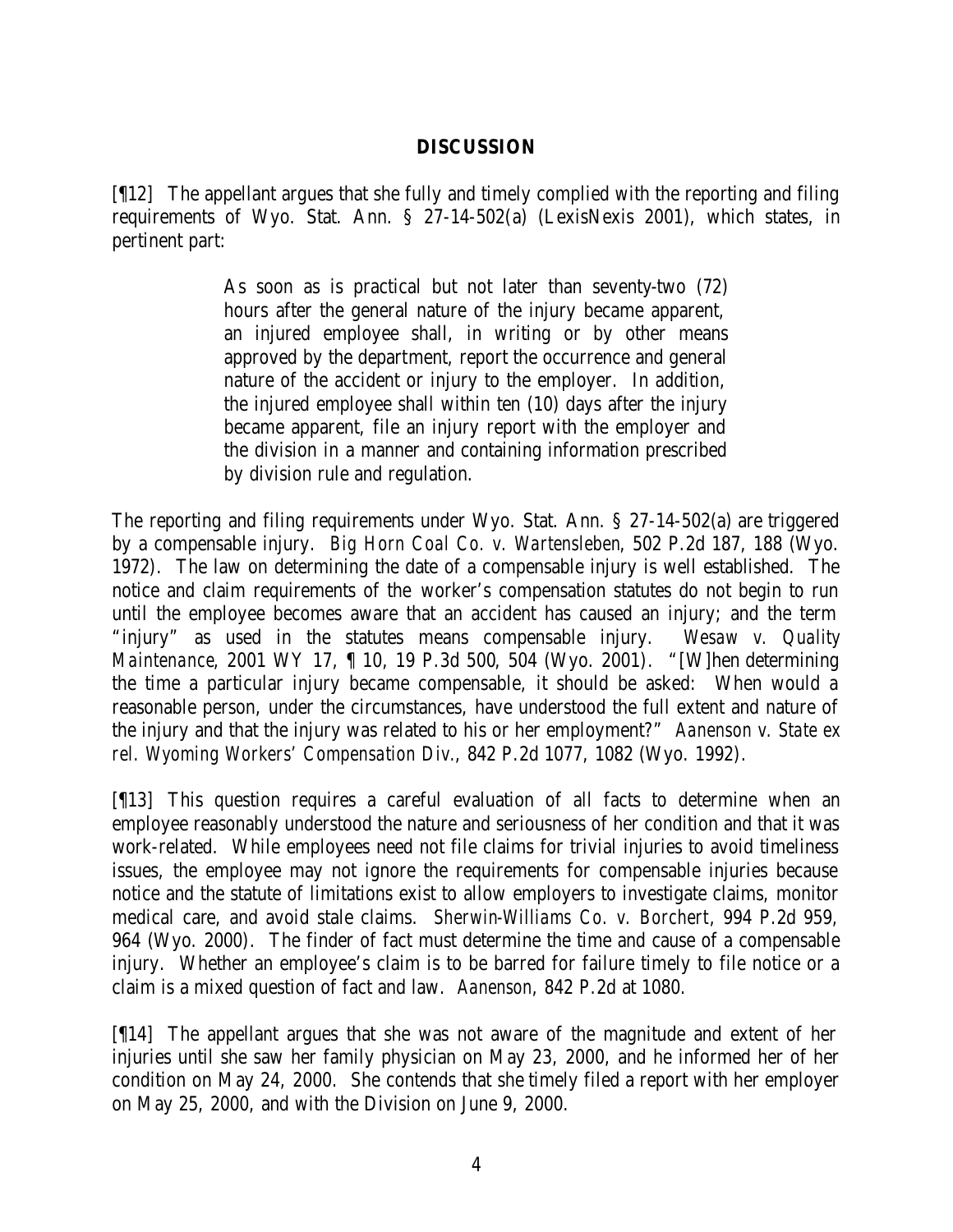[¶15] The Division alleged that the appellant did not suffer a compensable injury and that the appellant failed timely to report the injury to Safeway and to the Division. The Division also argued that it and Safeway were prejudiced in investigating the incident and in monitoring medical treatment. In order to overcome a presumption of claim denial for failure timely to file, the appellant had to show a lack of prejudice to Safeway and the Division by clear and convincing evidence. Wyo. Stat. Ann. § 27-14-502(c). Whether a claimant has established a lack of prejudice is a question of fact. *In re Worker's Compensation Claim of Payne*, 993 P.2d 313, 316 (Wyo. 1999). In *Wesaw*, we stated that the presumption of claim denial "does not arise unless an employee failed to report within 72 hours *and* failed to file an injury report within ten days." *Wesaw*, 2001 WY 17, ¶ 14, 19 P.3d at 506 (emphasis in original).

[¶16] In the instant case, the appellant's actions indicate that she understood by January 2000 the nature of her injuries and that they were work-related. The appellant immediately told her supervisor about her neck injury after it occurred in October 1999. She characterized the injury as a pulled muscle that was painful. Approximately two weeks later, she tripped over a pallet and again characterized the injury as a pulled muscle, this time in her back, yet she failed to report this to her employer until May 25, 2000. The record shows the appellant knew sometime after Christmas 1999 that her neck and back symptoms had increased and the pain had not subsided. An injury is apparent when the claimant knows she "'"has suffered an injury which can result in, or is likely to cause, a compensable disability."'" *Beitel v. State ex rel. Wyoming Workers' Compensation Div.*, 991 P.2d 1242, 1245 (Wyo. 1999) (*quoting Matter of Zielinske*, 959 P.2d 706, 709 (Wyo. 1998) and *Curnow v. State ex rel. Wyoming Workers' Compensation Div.*, 899 P.2d 875, 878 (Wyo. 1995)). The appellant's testimony suggests that the injury occurred within a reasonably definite time period, and that she knew she had a compensable injury by January 2000, triggering the notice requirement pursuant to Wyo. Stat. Ann. § 27-14- 502(a).

[¶17] Based on the evidence, the hearing examiner concluded that the appellant had timely reported her neck injury to Safeway, but did not timely report her back injury to Safeway or the Division. The hearing examiner found that the appellant was entitled to benefits for the neck injury as the medical evidence had established a causal connection between work and her neck condition. The hearing examiner presumed benefits were denied for the back injury pursuant to Wyo. Stat. Ann. § 27-14-502(c), which states:

> Failure of the injured employee . . . to report the accident or injury to the employer and to file the injury report in accordance with subsection (a) of this section is a presumption that the claim shall be denied. The presumption may be rebutted if the employee establishes by clear and convincing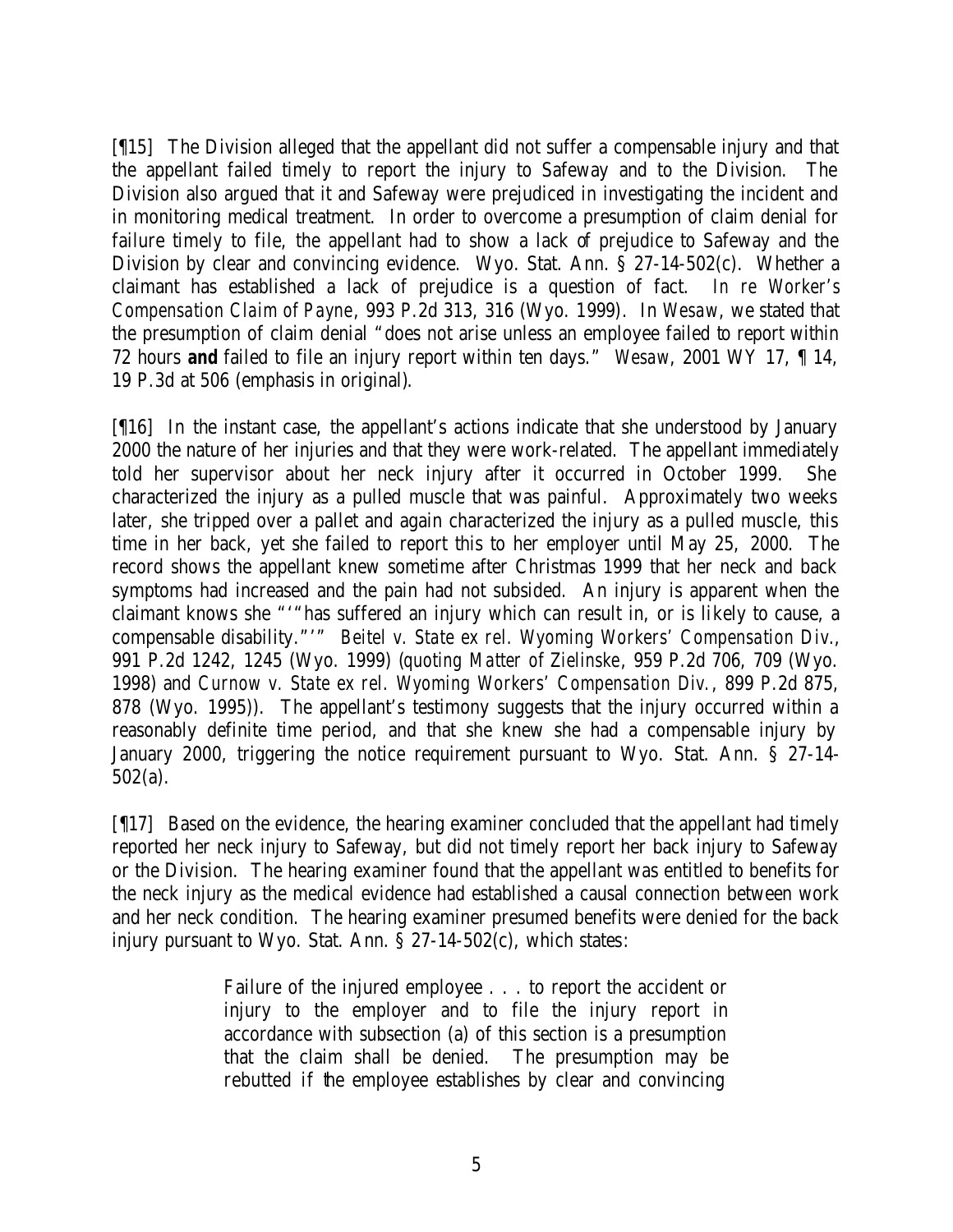evidence a lack of prejudice to the employer or division in investigating the injury and in monitoring medical treatment.

[¶18] We hold that there is substantial evidence to support the hearing examiner's factual findings. We also agree with the hearing examiner that the appellant presented no evidence to rebut the presumption of claim denial. We affirm the hearing examiner's award of benefits for the appellant's neck injury and the denial of benefits for the appellant's back injury.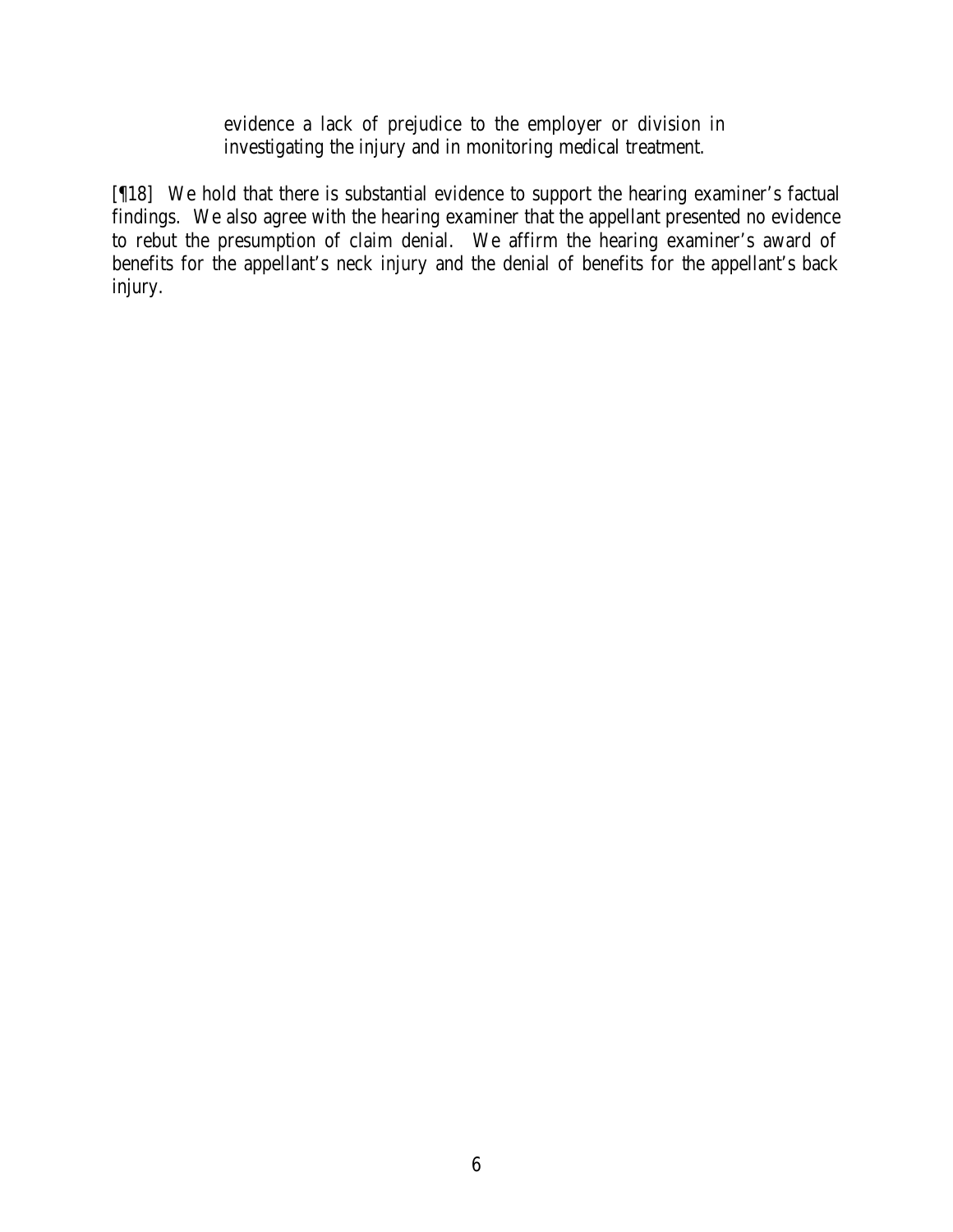# GOLDEN, J., dissenting.

[¶19] In a series of decisions over the last year, this Court has settled the law in a troublesome area of workers' compensation: when can valid claims be denied because all reporting requirements were not followed. Because these denials must comport with the constitutional right to due process, our decisions developed an appropriate standard of review, focused on the proper interpretation of the statutory requirements, and distinguished between the definition of a "compensable injury" and that of an "incident" or "accident." Resolving whether notices and claims were timely presents mixed questions of fact and law, and our review is *de novo*. *Wesaw v. Quality Maintenance,* 2001 WY 17, ¶¶11, 12, 19 P.3d 500, ¶¶11, 12 (Wyo. 2001). Applying a *de novo* review to the denial of benefits for Logue's back injury, I find that the record does not support the denial, and I must respectfully dissent.

[¶20] The facts of this case are simple. In October of 1999, Logue injured her neck. Approximately a week or two later, Logue injured her back. It was the holiday season, a very busy time at her store, and she continued working. In May 2000, she had her annual check-up and reported neck pain and leg numbness to her doctor. A series of tests produced a diagnosis that she had suffered work-related injuries to both her neck and back. She reported the diagnosis to her Safeway department supervisor, and her employer provided her with an injury report that both completed and submitted to the Division. The Division denied her claim for both injuries stating they were not work-related and had not been timely reported.

[¶21] At the contested case hearing, Logue testified that she told her supervisor of her neck injury, and the hearing examiner found that Logue had timely told her supervisor in October that she had injured her neck. Safeway did not have Logue complete an injury report at that time. Logue then testified that she tripped and hurt her back but did not "report" it at that time. On cross-examination, Logue testified that she did tell her supervisor that she had hurt her back when it happened. She confirmed this fact on redirect examination. Importantly, the Division did not have Logue's supervisor testify. In *Wesaw,* we stated that if a claimant timely tells her supervisor of a work-related injury, her claim cannot be denied under Wyo. Stat. Ann. § 27-14-502. *Wesaw,* ¶15.

[¶22] Despite receiving the same testimony on both injuries, the hearing examiner found that Logue did not tell her employer about her back injury. The basis for this last finding was the hearing examiner's finding #19 which stated:

> Had Logue had [sic] mentioned an accident at work, a supervisor would have filled out a report and faxed it to "loss control." Safeway would then contact the employee, discuss medical treatment and conduct an additional investigation if needed. Safeway did not do that in this case because Logue did not report a specific injury.